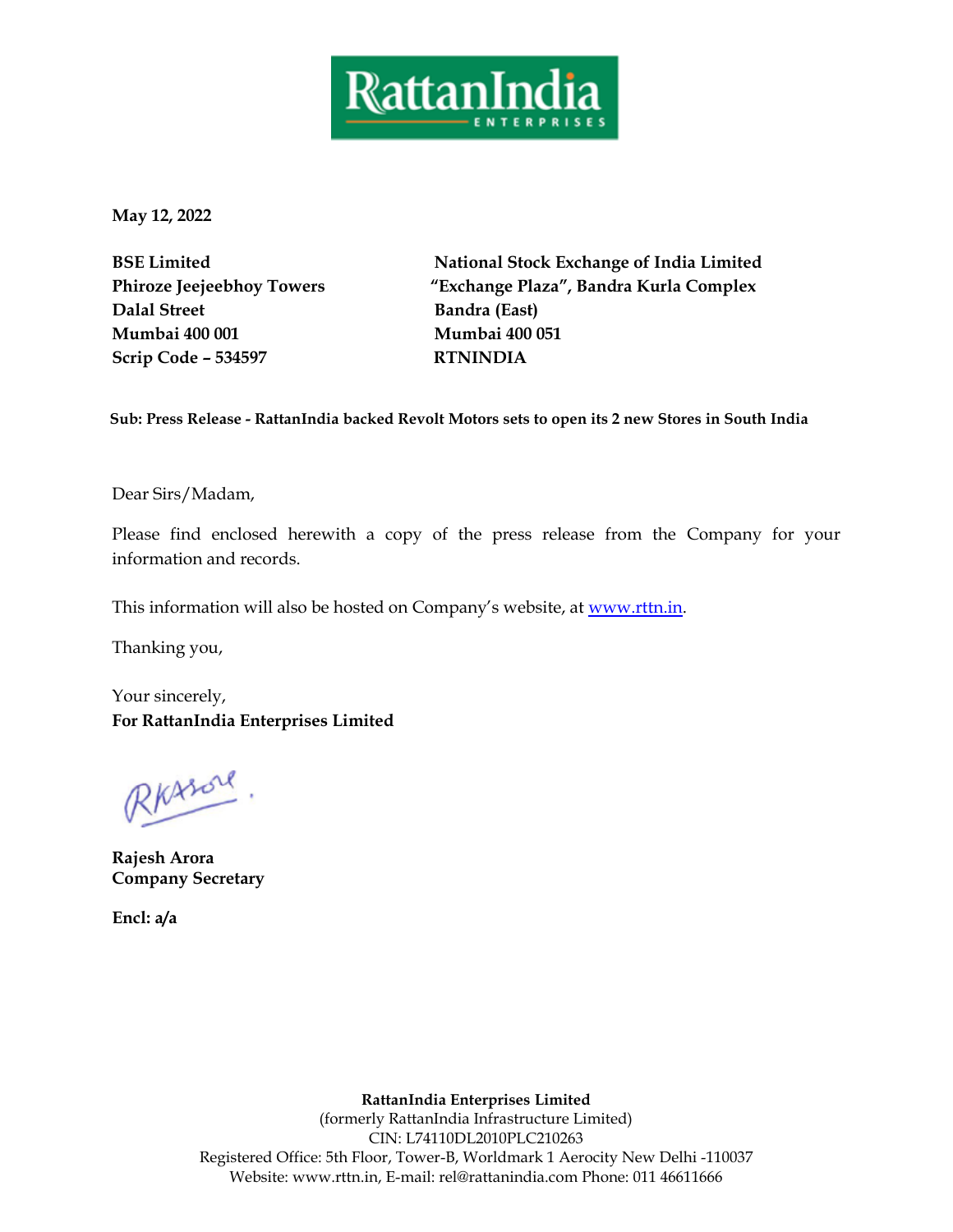



## **RattanIndia backed Revolt Motors sets to open its 2 new Stores in South India**

**May 12, 2022:** RattanIndia backed Revolt Motors, India's next gen-mobility sets to open 2 new stores in Kerela. The brand is all set to make its presence in the state of Kerala in Kochi & Thrissur through which the brand plans to cater to new consumers and promote the use of electric vehicles in the region. After mounting its presence across states like Bihar & Andhra Pradesh recently, this would be the brand's 24th & 25th store and the first two stores in the state. With this, the company aims to strengthen its presence across the nation & open 40+ stores this year.

Kerala has recently occupied the second position in the State Energy and Climate Index list prepared by NITI Aayog showcasing the preparedness and environment friendly approach of the state. Adding to this, Kerala state government inaugurated up to five EV charging stations in Ernakulam as a part of its EV policy in April 2022. Under the new policy being developed & implemented, Kerala has also begun steps to manufacture lithium-ion batteries for electric vehicles and aims to provide maximum assistance to those planning to manufacture electric vehicles encouraging the use of EV's across the state.

The spur towards sustainability and adaptability to environment friendly vehicles is gaining momentum across the country with government initiatives like FAME India scheme & Niti Aayog's 'Battery Swapping' policy.

All the new stores will be set up by retail partners across the key cities. Buoyed by the surge in demand for Revolt motorcycles, the new stores will focus on India-centric, flexible and cost-effective innovations that will drive the growth of electric mobility, in-line with making India self-reliant. The stores will not only act as sales points for the company, but also be able to experience the EV ecosystem here. One can get a chance to experience the vehicle via test ride and go through the design and the charging process. In addition to this, the company is also leveraging AI, to upscale and provide an in-house developed contactless experience for its customers. The stores are dynamic, tactile and interactive-space and aim to educate customers about every aspect of the vehicle and witness the engineering and mechanical efforts that go into Revolt motorcycles.

Consumers have evolved and are now aware of the benefits of going electric, and expect electric bikes to offer an all-inclusive riding and ownership experience.The RV400 comes with a 3KW (Mid Drive) motor, powered by a 72V, 3.24KWh Lithium-Ion battery that can churn out a top speed of 85km/h. The bike can be operated through the MyRevolt App, which offers connectivity features such as bike locator/Geo fencing, customised sounds that you can change with just a tap on the screen, complete bike diagnostics, battery status, historical data on your rides and KMs done, and also the option of locating the nearest Revolt Switch Station to swap your Revolt's battery at, and be on-the-move in less than 60 seconds.